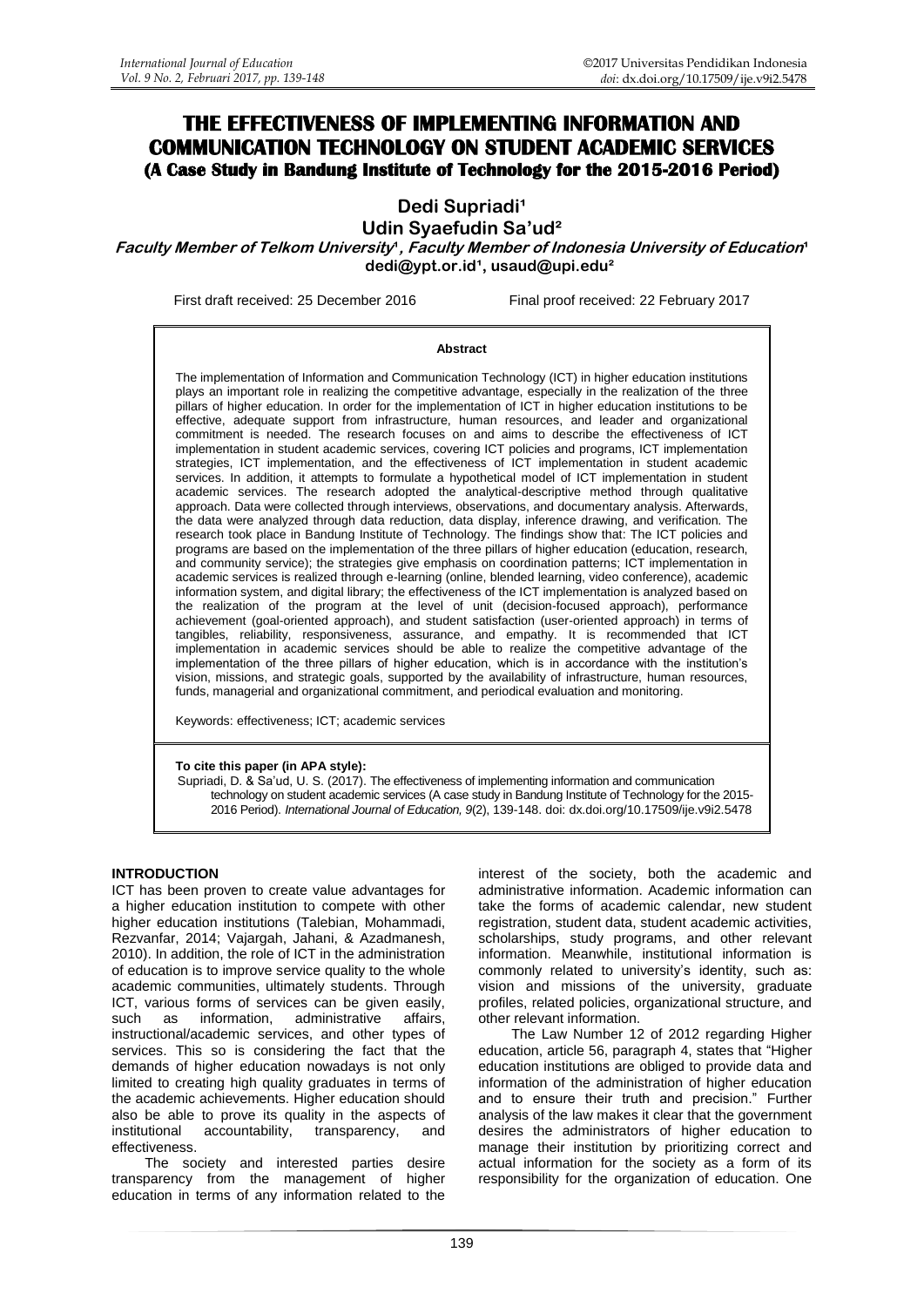of the efforts of realizing this is by using ICT devices to support the educational activities.

Higher education is an institution whose one of the main functions is to provide educational services to the society to prepare quality and useful human resources in the future. In its process, higher education always requires sophisticated and up-todate information sources. Developing ICT in higher education is naturally necessary. The primary activity in higher education, in accordance to its function as the administrator of education, is in the form of academic service. In the implementation of academic services, ICT is needed in order to meet the goals of the services. ICT use in relation to student academic affairs can take the forms of: 1) Academic information; student admission, faculty/school and study program information, scholarships, student registration, student selection process, and student outcomes; 2) academic services: counseling services, contract system, learning outcomes reports, advisory,<br>and student feedback; and 3) academic and student feedback; and 3) academic infrastructure: e-library, e-book, e-journal, e-mail, and e-learning services.

The same also applies in the academic services in Bandung Institute of Technology (Indonesian, and henceforth, ITB). ITB is one of the higher education institutions that implement ICT to support the academic services provided to students, lecturers, and staffs and to ensure that academic services can be implemented in all working units.

ITB, as one of the excellent state universities in Indonesia, has used ICT in all fields, including academic field. This implementation can be seen in the development of ICT-based academic information system. One of the realizations can be observed in the available infrastructure there. The use of ICT in ITB in helping realize academic services is done by building backbone networks that can reach all locations of ITB, starting from the central library, to Sasana Budaya Ganesha (Cultural Convention), Research and Industrial Affiliation Institution (Indonesian, LAPI), Taman Sari Rectorate Building, Surapati Scientific Research Building, and Boscha Observatory in Lembang.

ITB has also built external networks that enable the university to maintain relationships with the external parties through both telecommunication and satellite networks, internet connection, Indonesian Internet Exchange, and Research and Education Network, such as Asian Internet Interconnection Initiative (AI3) and Trans-Eurasia Information Network (TEIN), which connect ITB to two greatest education networks in the world, namely GEANT in Europe and Abilene in the United States. Furthermore, ITB is connected to the inherent network connecting the university to more than 500 universities in Indonesia.

The implementation of ICT in supporting the administration of education and services for the whole academic community members should be supported by the policies, programs, and activities, whose implementation can be measured through the determination of strategic goals. Policy is the fundamental guideline for an institution, as a form of strategic effort in realizing its vision, missions, and goals.

In the 2016-2020 Strategic Planning of ITB, there a number of institutional strategic goals related to academic services, in which ICT use becomes one of the primary elements, namely: 1) The development of management system and SOP; 2) performance system management; 3) the development of institutional monitoring and evaluation of international accreditation (International Accreditation Office); 4) the improvement of e-learning management; 5) the improvement of supporting units for international programs; and 6) the strengthening and development of information system.

In order for higher education/university, as one of education institutions, to be accountable and of good quality, it is required to provide quality academic services. Universities as service industries should begin considering the importance of customer services more maturely, because it is increasingly realized that student services and satisfaction is a vital aspect in surviving the competition. Academic satisfaction becomes very important, for it will make students loyal to the institutions, willing to promote the institution to others, and it will increase the interest of the society in continuing their education in the institution, increase the institution's bargaining position, and increase its image. Meanwhile, for a university, student satisfaction with the academic services that they get becomes an important aspect that needs to be prioritized, considering students are the primary customers of higher education. Students are directly related in all stages of education in universities, starting from the input mechanism/stage through selection process in both academic and nonacademic activities to the output mechanisms*.* 

Academic services are directly related to students' activities. Hence, universities should try to understand students' needs and perceptions. Students' satisfaction is shown by their loyalty to their university and their story to others about the satisfactory academic services of the university. It certainly is a positive thing that gives added values to the university. Students who are satisfied with the services of a university will continue their education in the same university. In addition, they will promote the good services to future students, thereby increasing the number of students attending the university.

The quality of a service is dynamic and continues to develop in order to meet students' expectation. Students' expectations also develop in line with the demands of the market and the development of employment, thereby necessitating continuous improvement. The changes and development in students' demands should be heeded to and facilitated through various supporting programs and facilities.

ICT implementation in ITB is still limited to student services. This limitation is not in line with the concept of ICT in schools as put forward by Tondeur et al. (2008) that ICT should be implemented in the whole aspects of a school. However, research especially in the classroom context is still limited. The existing research is a follow-up action of the research on practical ICT integration at all levels, which is rarely done by focusing on the services. Similar concern is expressed by Lai and Haleem (2002, p. 101) that "Information Technology is changing the way the society functions. Internet is the biggest revolution in human society. The impact of IT can be felt in all economic and social activities in every conceivable manner."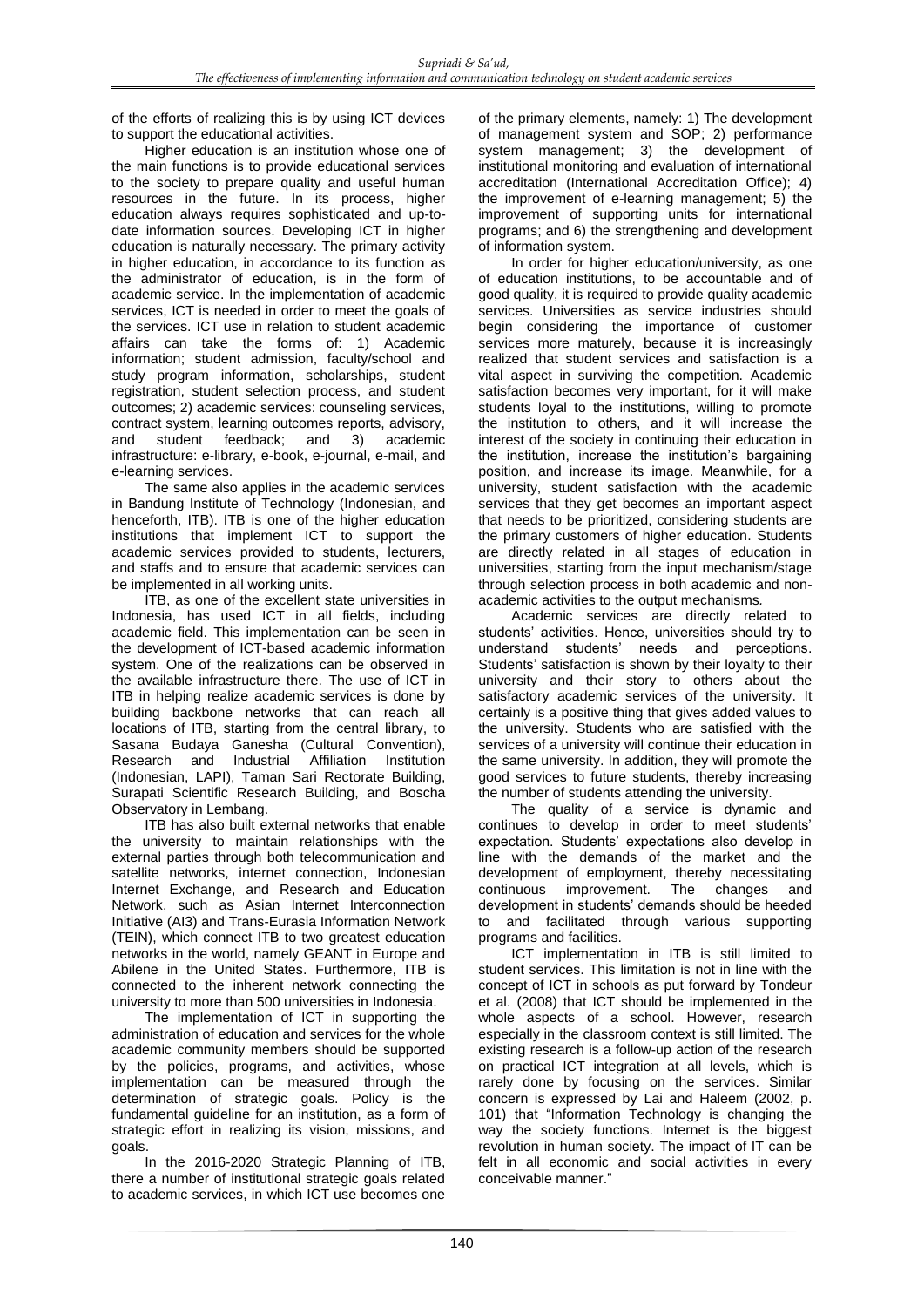Results of observations reveal that student service management using ICT has not been integrated into the organizational management system. One of the important aspects related to the integration is leader's policies as the foundation to build efficient structure in the organizational functions. The lack of focus on one service model integrated with ICT in the policy has caused changes in the practice of ICT to be seen as something common, without further evaluation for the efficiency and effectiveness of the ICT-based service model. Saleem and Higuschi (2014) stated that the better policy in ICT use in education will affect the quality of education. The better policy in ICT management is one that integrates the policy of technology, innovation, and educational policies. In practice, ICTrelated policies in ITB have not been well integrated with the policies on technology (technology used), innovation (innovative technology and system developed compared to the previous system and connected to service performance), and educational policy. The policies in the use of ICT have not been directed towards encouraging sustainable mobility in student services. This is not in line with Wiegmans et al.'s (2003) suggestion that policy affects the continuity of ICT system.

Regarding ICT policy in education system, Jordan (2011) explained that policy broadens the possibility of ICT to be used in order to prepare students with a certain amount of knowledge and skills and to bring about changes in teaching and learning. In a macro view, ICT policy encourages the growth of economy and social development, as argued by Vandeyar (2013, p. 249) that "the policy places an obligation on education to use educational technology to deliver on expectations of quality education for economic growth and social development." In the context of educational institution management, policy is used as an instrument to solve problems of inefficiency and ineffectiveness of institutional management, including the teaching and learning.

ICT policy in ITB has not been made the basis for the operating system of ICT. This is not in accordance with Austin and Hunter's suggestion (2013) that ICT will function optimally with the preparedness of policy as the framework and solid electronic system. Their suggestion shows the strategic position of policy to support efficiency and effectiveness in ICT use in education.

According to O'Brien (2006) in a book titled *Information Technology Association of America*, ICT is a study, design, development, implementation, support of information system management based on computer, especially software and hardware, applications.

Most current research on e-management focused on the issues of efficiency and effectiveness of system and accountability, such as one conducted by Markauskaite (2003) and Nair (2014). Diaz and Tozina (2015) more specifically focused on e-learning assessment system by formulating a grounded theory. The previous research prompted the researchers to conduct research on the implementation of e-management at ITB. In addition to focusing on efficiency and effectiveness, the present research will produce a model that can be used for ICT e-management at the scope of

engineering education along with its unique characteristics. The present research puts forward issues in the practices of ICT related to the ethics formulated by Okaibedieke et al. (2014).

This research is a follow-up of the research done by Wirtz and Daizer (2016), which revealed that e-governance has become the main topic in both academic and practical research, which is expected to produce a body of knowledge in *e-governance*. recommended Meanwhile, the present research adopted the qualitative method, considering the novelty that is intended to be revealed, both in terms of its epistemology and ontology, as a consequence of the limited studies on the conceptual and practical research on e-governance.

Considering the use of ICT in higher education explained above, the researchers would like to study in more depth the effectiveness of ICT implementation in academic services at Bandung Institute of Technology (ITB).

#### **LITERATURE REVIEW ICT in Education**

In today's globalization era, ICT devices such as computers, netbooks, i-Pads, and the like are ubiquitous in the society of various levels. The devices are no longer secondary goods, but they have become primary goods to support daily life activities. The condition is created by the increasing needs of the society for information day and day. The era of ICT, which has become the ultimate pillar of social and institutional life, becomes even more undeniable. Furthermore, ICT has penetrated into various aspects of life, from culture, politic, social, economy, to education.

Technology is a catalyst of change; in other words, it makes changes become revolutionary, rapid, and intensive (Suryadi, 2006). In education and science, revolution is currently happening and it has double dimensions, namely connecting the incredibly modern research to the power of information and science that can be quickly and easily accessed through information and communication technology. Suryadi (2006) asserted that the revolution in the combination of internet-computer-world wide web has shaped new generations, with new values, new socialization styles, new cultures, and even new economy. For higher education institutions or universities, ICT has become necessary to support educational processes. ICT plays an important role in increasing the competitive advantage of a university. The use of information technology is highly needed to increase the efficiency and productivity and the management of a higher education institution.

The integration of internet into teaching is still limited. The increasing needs for learning sources have not been balanced by improvement in teaching infrastructure, both in terms of its quantity and quality. The internet in teaching has not been used optimally to help improve the quality of students. An increase in the quantity of students that can potentially degrade the quality of teaching has not been of much concern. This lack of attention can be seen in the provision of internet technology to anticipate the increasing number of students that is still limited.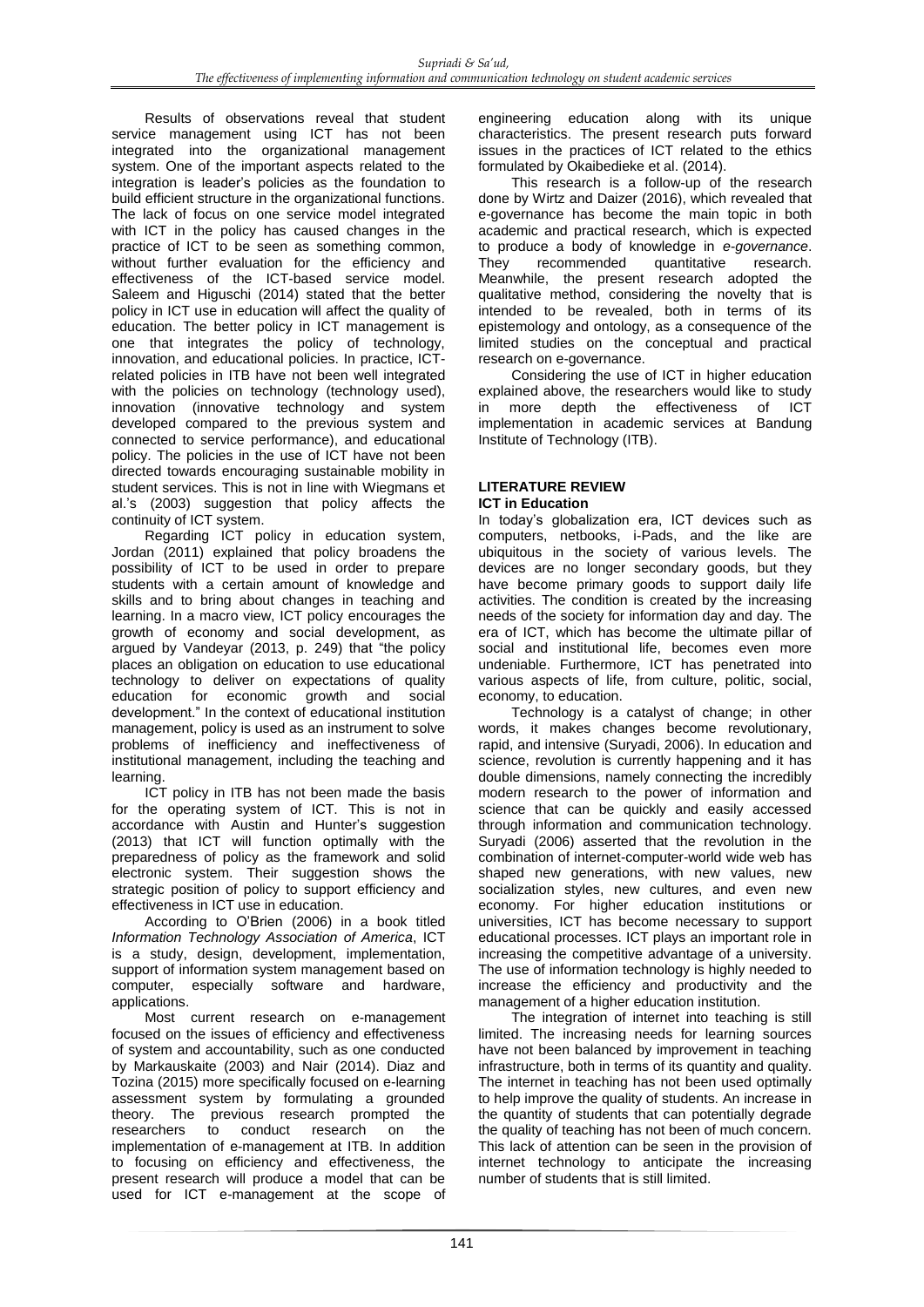The use of ICT has not been systematically and holistically integrated in each function of organizational management of education in higher education. Only a small number of higher education institutions have optimized the function of ICT holistically, namely as Learning Management System (LMS). As the main vehicle in the teaching and learning process, this system consists of a group of software designed for regulations at the individual, classroom, and institutional levels. The main character of LMS is its users are teachers and students, and both should be connected to the internet using this application.

The use of ICT and its various devices (internet*penj*) has no longer embodied into complementary goods only, but it has become a kind of primary need that penetrates into every job sector. Amarulloh (2016) said that one of the most developing technologies is the web-based technology that is often called internet. This technology has been used in various fields, such as business, government institutions, health, education, and many more. This prevalence of internet is proven by the results of a survey undertaken by the Indonesian Internet Service Providers Association (Indonesian, APJII) in 2014, which reported that there were around 13 employment sectors in Indonesia which used internet, starting from trades and services, education, government, to entertainment. Trades and services ranked the first and second in the survey, respectively, while education was ranked the third with a percentage of 8.3%.



Figure 1. The Use of Internet in Various Employment Sectors

Figure 1 shows that the use of ICT nowadays in the form of internet has become inseparable from various educational activities in higher education institutions, especially in terms of provision, delivery, and dissemination of information to the stakeholders of education.

Higher education, in the framework of organizational theory, is an element of the society that is ever changing in line with the development of the environment in which the higher education exists, such as society's needs, government policy, and globalization. Hence, a good adaptive ability is needed by the education institutions by making the necessary organizational adjustment and dynamization in order to survive and adapt to the changes well.

### **Quality Academic Services and Their Effectiveness**

Conceptually, quality is a dynamic condition that pertains to products, services, humans, processes, and the environment that meets or exceeds expectations. Quality is something dynamic, something that keeps moving; when it moves forward, it can be said that there is improvement in the quality; when it moves backward, it can be said that the quality decreases. Avianti (2005) said that quality can

mean superiority or excellence, namely exceeding the prevalent general standards. Something can be said to have quality if there is a match between the desired requirements of an object or service and the intention of the person who desires them. Meanwhile, academic services can mean a series of activities in the process of meeting students' academic needs routinely and continuously (Moenir, 1995).

Meanwhile, service quality is to what extent the service provided by an institution is in line with the needs and expectations of the customers (Sviokla, 2002). The argument makes it clear that quality services mean the extent to which reality is far from or close to customer expectation, which in this case, students' expectation of the services they get from their institution.

Thus, quality is a holistic description and characteristic of an object or service that shows the ability to satisfy the expected or implied needs. Service is a part of the functions of organizational management involving customers. The customers of higher education are students, graduate users, students' parents, and other interested community members. The services are given in the form of service products to meet customers' needs. In assessing service quality, according to Parasuraman (2009), there are at least five primary dimensions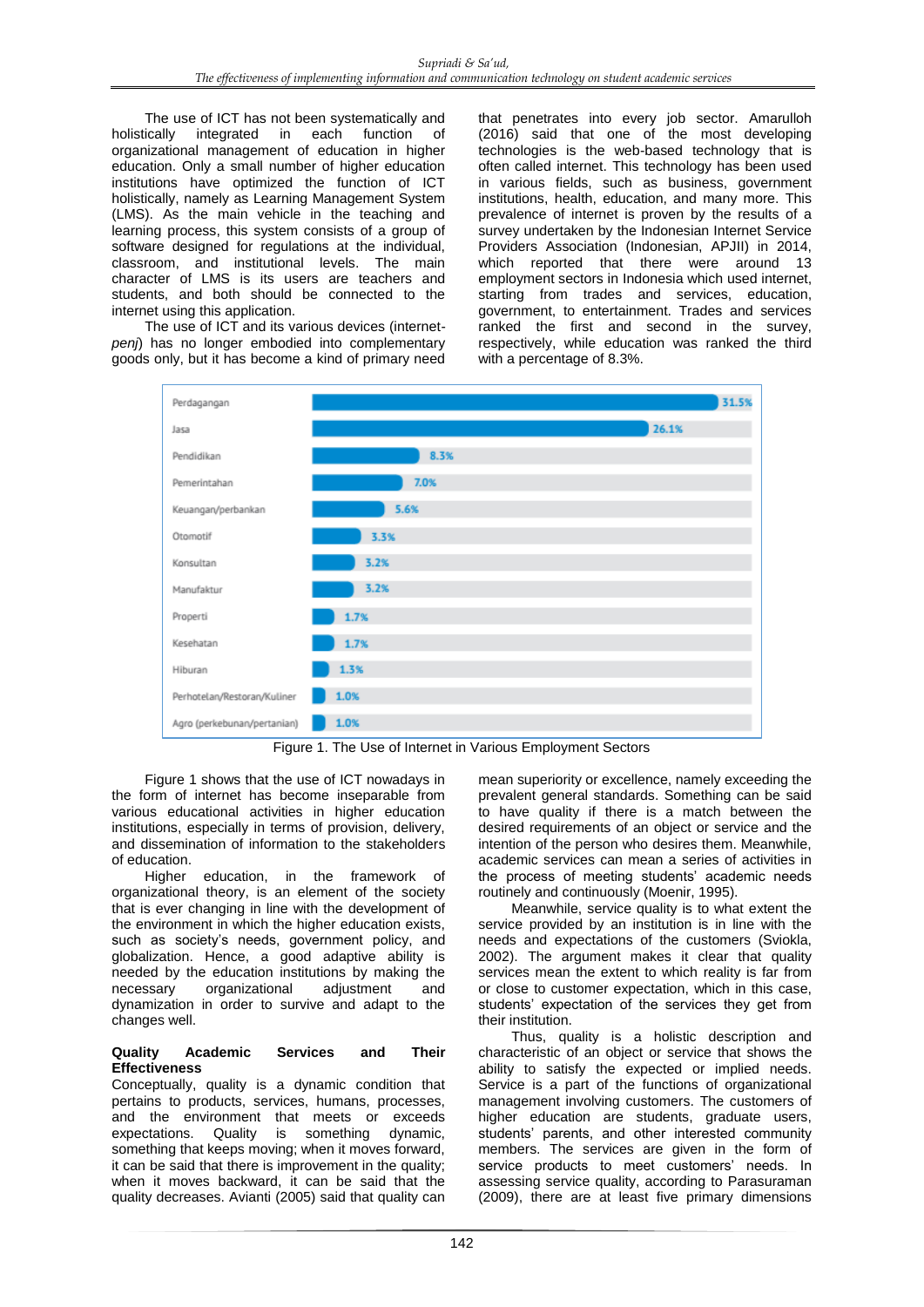related to student academic service quality, namely: tangibles, reliability, responsiveness, assurance, and empathy.

Academic service quality becomes the most important thing to be paid attention to and improved in higher education. Service quality is always dynamic and develops in order to meet student satisfaction. Sufiyyah's research (2011) has found that the quality of academic services had an effect on student satisfaction. The academic services received by students in the forms of curriculum, lectures, materials presented, and evaluation as well as supervision will cause students to give their trust to the institution, so that continuous efforts are required from the institution. Student satisfaction also develops in order to meet the demands of the market and the development of employment, so that continuous improvement is required. These changes and developments should be taken into account and facilitated through the supporting programs and infrastructure.

The use of ICT in higher education with its various forms and purposes has changed the working paradigm of the institution into one that is more effective, faster, and accurate. In academic services, for instance, web-based technological devices have changed the conventional patterns of course credit contract, advisory, grade information, and the like. The impacts of these changes for the institution can certainly be seen in the quality performance of the institution, while the impacts on students are apparent in the satisfaction with the academic services the students get. According to Armin (2011), the use of ICT requires the ability to manage IT resources effectively, so that efficient and excellent business processes can be created in meeting the vision of an organization. The use of ICT in higher education should be effective and successful in order to give benefits to students. To measure the effectiveness of an activity, it is important to first define what effectiveness is, as it means differently for each person, depending on the theoretical framework used. According to Ravianto in Masruri (2014), effectiveness is how well a job is done, to what extent the output resulted from one's work meets the expectation. This means that when a job can be completed according to the plan, in terms of timing, budget, and quality, then it can be said to be effective. In addition, Emerson in Handayaningrat (1990) defined effectiveness is the result of measuring the achievement of the predetermined goals. Effectiveness should become a great concern, as it has great effects on many people's interest. Another definition is given by Pasalong (2007), in effectiveness is defined as follow: Effectiveness basically originates from the word effect, used as a term in a causal relationship. It can be regarded as one of the causes of other variables; effectiveness means the previously determined goals have been met; in other words, targets are met because of the activities. Hence, it can be concluded that effectiveness is an action that entails the occurrence of a desired effect or cause and stresses results or effects in the meeting of certain goals.

The research results of Aulianto (2010) demonstrate that the implementation of web-based academic information system, containing study-plan forms, student learning outcomes, course schedules,

academic transcripts, instructional evaluation, can be accessed online, thereby making it easy for students to access the information. The system is simultaneously a fast feedback tool. In this research, it is also explained that the implementation of webbased academic information system has a significant influence on academic service quality.

## **METHOD**

This research adopted the qualitative approach with analytical-descriptive method at Bandung Institute of Technology (ITB). It was designed to find about ICT implementation at ITB in an attempt of improving the quality of student academic services. ITB has been selected as the focus of the study, considering this university is one of the best universities in Indonesia. The researchers in this regard would like to further explore the mechanisms of ICT implementation, starting from planning, implementation, to evaluation. In addition, other aspects to be explored are related<br>to information sources. the tools used, to information sources, the tools information/data sources as input, and indicators of the effectiveness of ICT use in academic services.

The research began with identifying the case, limiting the system and analysis unit for investigation. In each case, the researchers selected events or activities to observe, the people to be interviewed, and the documents to read. Non-probability and snowball sampling is more suitable for this research. When research questions do not focus on frequency or amount/number; instead, they are intended to find answers in qualitative problems, then non-probability sampling is more appropriate.

In obtaining detailed information, the researchers employed the continuous adjustment or focusing of the sample, namely selecting sample in line with the direction of the research's focus.

### **ANALYSIS**

#### **The Effectiveness of ICT Implementation in Student Academic Services**

The success of a university in meeting the needs and desires of its users, especially students, can be measured through the effectiveness of the implementation of its policies and programs. Students are the raw input of education who have the right to be served and catered to for their needs in an attempt of developing their potentials to be capable, skilled, independent, and competitive individuals in the society. Academic services become one of the important elements for a higher education institution/university to be able to increase its credibility and trust from the society.

The review of the effectiveness of the implementation of academic services in Bandung Institute of Technology (Indonesian, and henceforth, ITB) emphasizes three approaches, namely decisionfocused approach, goal-oriented approach, and useroriented approach (Stecher & Davis, 1987). The three approaches are selected on the basis of the consideration that effectiveness is a series of interrelated processes.

The findings regarding the effectiveness of academic services in the perspective of decisionfocused approach show a harmony in the working programs formulated at the level of working units. The working programs formulated at the working units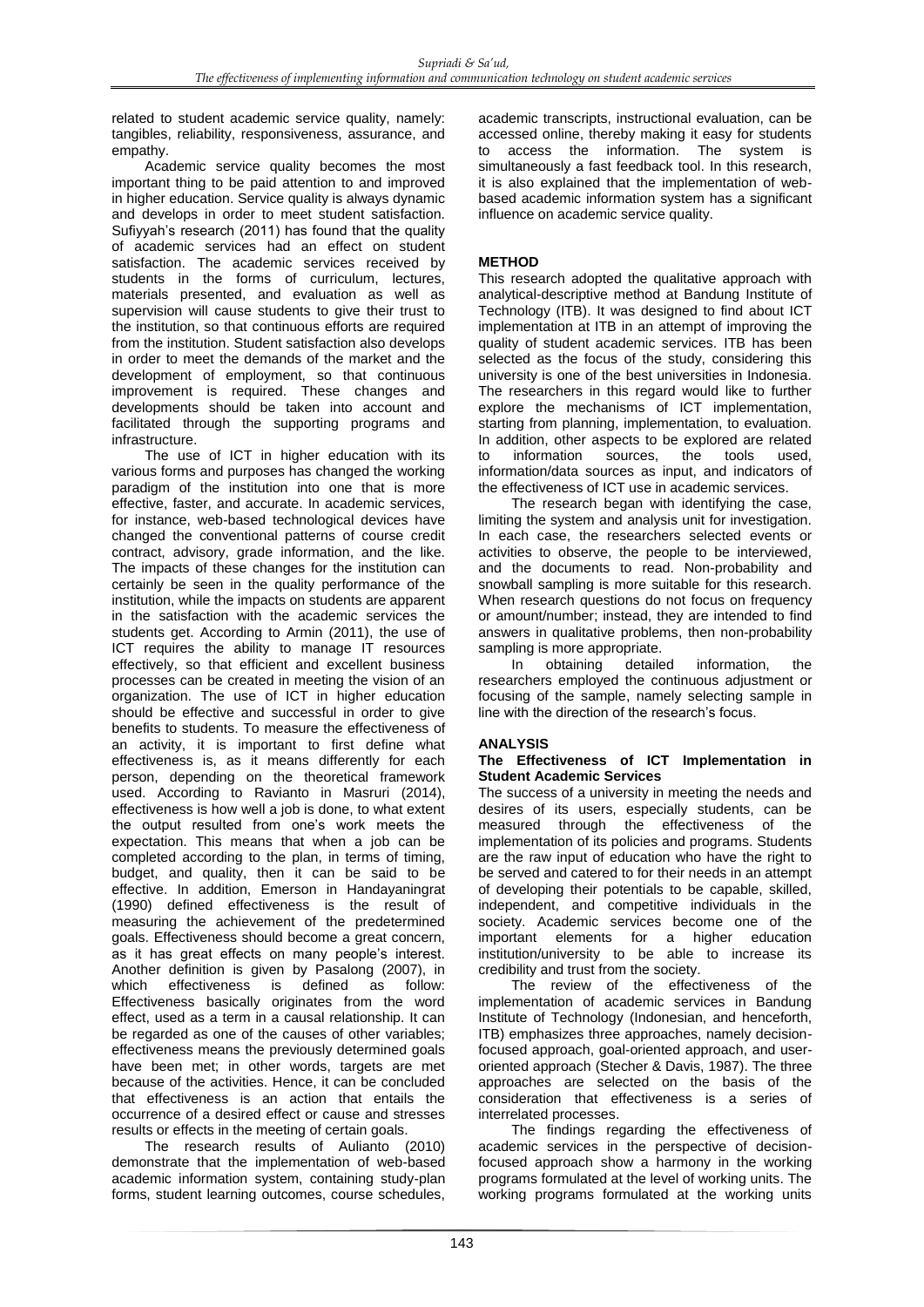have been in line with the policy at the executive level. Basically, the essence of this approach is to see the extent to which the policies of Bandung Institute of Technology (ITB) can be elaborated through the working programs whose success can be measured quantitatively and qualitatively.

The use of ICT in academic services at ITB as summarized in the policy of the management and organization stresses two priority programs, namely improvement of e-learning institutional management and strengthening and development of dashboard information management system, which in its implementation is elaborated and executed by the working unit that has the authority to implement the program based on its duties and functions, namely: Directorate for Information System Technology that is responsible for the success of the integration of information system and dashboard; and Directorate for Education that is responsible for the development of e-learning, online lectures, video conference, Introduction to Information Technology, and Indonesian Open and Integrated Online Learning, and other academic support systems, such as digital library. The development of academic information system for the interest of academic administration is jointly organized by Directorate for Information Technology System and Directorate for Education. Directorate for Information

Technology System as the supporting unit provides information system infrastructure and Directorate for Education manages the facilities independently.

The appropriateness of the working program shows synergy of planning system in ITB. What is desired by the top leaders is understood and realized well by leaders at the unit levels, so that the vision of ITB can be achieved, namely to be an excellent, dignified, independent, world-class university, leading in changes and able to improve the welfare of Indonesia and the world. ICT use programs in ITB are also in line with the strategic objectives of higher education at the national level, where in the Regulation of the Minister of Research, Technology, and Higher Education Number 13 of 2015, it is stated that one of the objectives is to improve the quality of instruction and student affairs and to improve the quality of science and technology institutions and higher education.

The synergy of certain working programs has some merits for the institution in building a shared commitment, mustering the maximum ability of each unit, increasing coordination and communication, increasing cooperation, and building shared responsibility so that the output and outcome will be better and eventually will increase organizational capacity.



Figure 2. Effectiveness from Decision-Focused Approach

The formulation of working programs established by the working units at ITB describes the outcomes that can be perceived by the academic community members of ITB, namely excellence in educational services and in learning through classes/lectures that can reach not only the areas of ITB (Ganesha-Jatinangor Campuses), but also the partner universities, both domestic and international ones. The outcomes of working programs are also observable in the excellent strategic research of ITB (excellence in research) that can be proven by a large number of citations and intellectual rights owned by ITB compared to those of other universities in Indonesia. In addition, the use of ICT in realizing excellence in research is realized by ITB through its

participation in the international research community through Web of Science (WoS), which makes it easy for the university to analyze writers' citation indices, research trends in various topics, citation and writers' information, institutional profiles, comparison to other universities, and improvement in research

productivity.<br>Meanwhile. the effectiveness of ICT implementation at ITB from the goal-oriented approach can be said to have not been fully effective. The goal-oriented approach is an approach in assessing the effectiveness of the achievement or success of the implementation of a program. A program is said to be effective if the results meet the expected targets, and this is usually stated in the form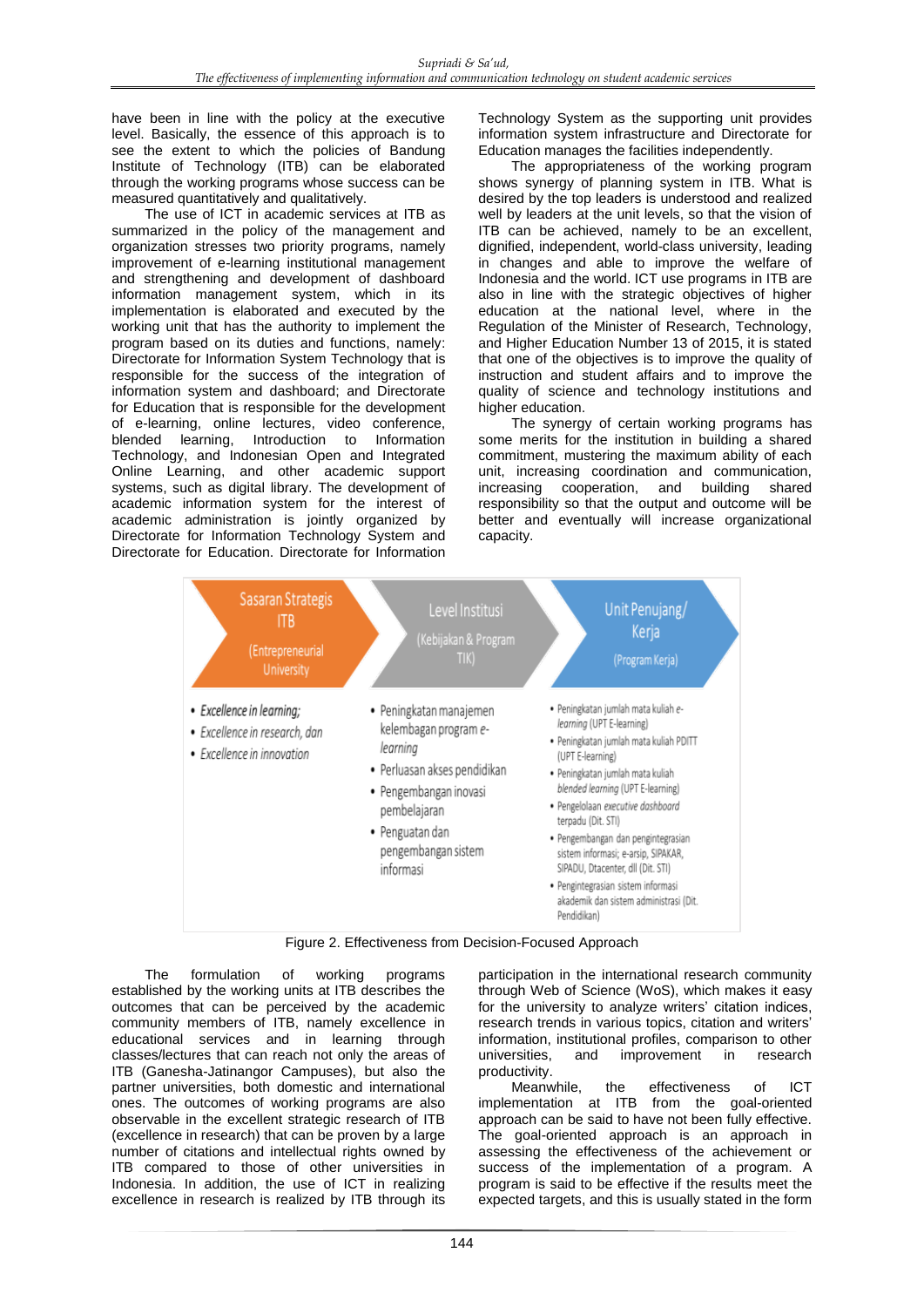of quality or quantity indicators. ICT use programs at ITB are intended for classes in the forms of elearning, covering online class, blended learning, video conferencing, Introduction to Technology Information, and Indonesian Open and Integrated Online Learning. Out of these programs, only blended learning and online classes have met the predetermined targets.

The failure of a number of ICT-use programs to meet the targets is caused by several factors, such as management commitment, capability of human resources as managers and users, policies, and infrastructure. As in the case of the use of video conference, the problem is caused by the policy. The policy on the use of video conference has not been made the priority program at ITB in realizing competitive advantage, although the infrastructure of each faculty permits the implementation of the instructional model. The use of video conference up to this day is mostly for management meeting and thesis defense or final examination. This can be understood considering the fact that using video conference requires support from adequate infrastructure, not only provided by ITB, but also provided massively for users, namely students who also require adequate infrastructure, besides support from the platform of application used. In order to use the facility of video conference technology massively, application platform supported by stable internet connection is required, such as Google Hangout, Skype, Tango, and similar applications.

According to Toro and Joshi (2012), formulating a policy is a complicated matter. There are many aspects to be considered, among others: "content/digital resources, capacity building, monitoring and evaluation framework, ICT for education management, implementation plans, financial allocations, political and administrative support, community demand for ICT, and staff development and training program" (p. 22).

Supporting infrastructure also plays an important role in ensuring the success of the implementation of e-learning, especially in the program of Introduction to Information Technology. Introduction to Information Technology is a program to equip new students with the basic knowledge of science and technology and to build their scientific attitudes. The implementation of Introduction to Information Technology uses the facilities of ITB computer laboratories (Comlabs) for the needs of computation, internet access, and class assignment. The intensity of Comlabs use affects a decline in the quality of the infrastructure (PC Client, internet, multimedia devices, etc.) and requires adequate funds for maintenance cost, component replacement, and program/software licensing. The more components replaced and the more licensed programs used, the higher the required funds.

The less than optimal achievements of programs are subsequently found in the Indonesian Open and Integrated Online Learning. This is an LMS-program intended for academic community members outside ITB by providing a number of integrated courses to a number of universities in Indonesia. The program has not been fully realized because of the obstacles with the course content and materials. ITB along with Quality Assurance of Indonesian Higher Education attempts to prioritize service quality in order for the course content and

materials presented in the Indonesian Integrated and Open Online Learning to meet the standard quality.

The effectiveness of a university cannot be sufficiently measured from its performance performance achievements and the indicators attached to the bureaucracy, but it should also be seen from the indicators of its service users, such as students' satisfaction and trust.

The core values of education are on the quality learning. This is well understood by ITB, and the university always attempts to improve the learning quality though various innovations, such as using ICT as learning tools in optimally accelerating students' learning achievements. The use of e-learning in the courses at ITB is an implementation of ITB 2013 Curriculum that emphasizes learner-centered education*.* Through this curriculum, students are required to be more proactive in seeking for and exploring various ideas and sharing their knowledge with the whole academic members of ITB.

The effectiveness of ICT implementation in academic services can also be measured from the outcomes perceived by students in the form of service satisfaction. Student satisfaction with the existing university's services can be made an effective barometer of whether a certain service is effective or not. The concept of service satisfaction in education institutions is not really different from that of product satisfaction in profit organizations in the perspective of customers or what is frequently called customer satisfaction. Students are the primary customers of education who have the rights to be satisfied for their needs in an attempt of their selfdevelopment and to be served professionally.

Students' responses to the academic services integrated with ICT at ITB have met the expectations and shown student satisfaction, in terms of tangibles, reliability, responsiveness, assurance, and empathy. The forms of academic services at ITB have accommodated students' desires and needs. For academic administration affairs, such as course contract, course results, learning outcomes (grades), advisory, and other needs, the students are provided with academic information system that can be accessed online. Meanwhile, for the needs of learning sources, ITB provides Ganesha Digital Library, ejournal, online catalogues, and a number of materials in online courses and blended learning. These services can be easily accessed through the available infrastructure at ITB or through digital devices, such as PC, laptops, smartphones, and other devices connected to the internet. For the handling of complaints or problems related to ICT services, ITB provides IT Helpdesk as a technical unit functioning to handle any complaints and problems with ICT uses, and other needs such as program/software installation.

Student satisfaction with the services they get can be made an indicator of the effectiveness of a service. This means that the services provided have been in accordance with users' expectations and desires that the services can be well-accepted. Satisfaction is an individual's feeling that is triggered after comparing reality with expectations. Satisfaction with a service is identical to excellence and quality.

University as an education institution that operates in the field of services stresses quality and excellence in services and attempts to make the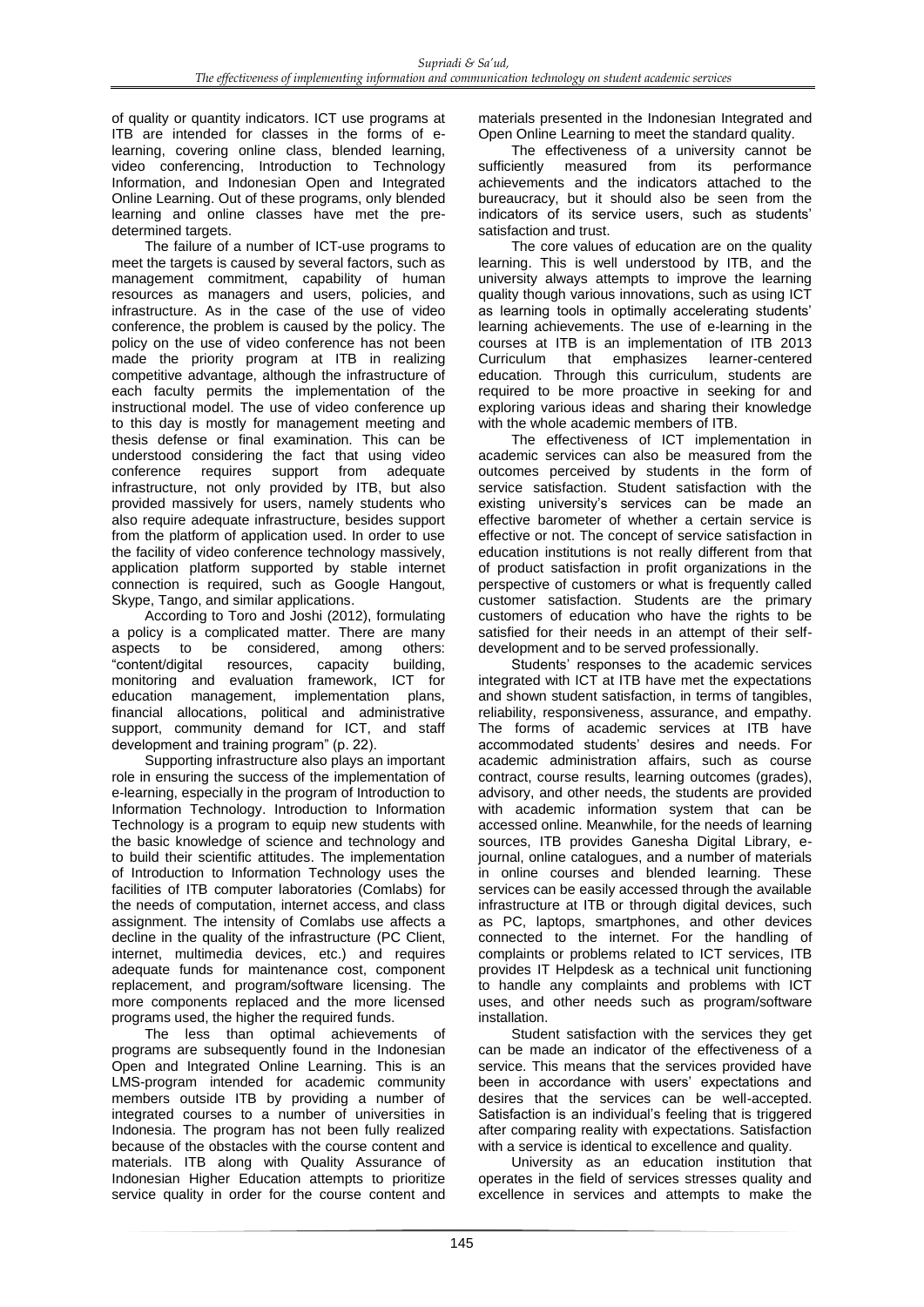primary customers, namely students, satisfied. Student satisfaction with a service should be maintained in order to maintain the existence of the university. The feeling of being satisfied with a service can be created through building a harmonious relationship between the institution and users (students), increasing users' trust, increasing their loyalty, increasing the image of the institution (branding), and increasing the institution's (branding), and increasing the competitiveness.

# **CONCLUSIONS**

Effective student academic services are those provided to students in line with the academic needs of students/users of a university. To give effective services, the implementation of information and communication technology (ICT) is needed. For ICT implementation to be effective, ICT use should be in accordance with students' academic needs. Several ICT uses for universities are the use of ICT as learning tools, the use of ICT as management tools, and the use of ICT as business intelligence, which are universities' efforts in realizing transparency, quality, effectiveness, and efficiency.

ICT implementation in student academic services will be effective if there is support from ICT policies and programs. The policies stipulated by an organization in general are written in the master plan development and Strategic Plans. Strategic Plans are the guidelines for the organization to make its policies in the five-year medium term. The components included in Strategic Plans generally are: policies, programs, activities, goals, objectives, and achievement indicators. In formulating a policy, the main consideration taken into account by an organization is concerned with the vision and missions.

Subsequently, once policies and programs are stipulated, ICT implementation strategies are formulated. The strategic planning becomes the task of the top management and is the key factor for an organization in directing its mission and goals. The importance of strategies lies in the fact that they are the most basic framework that will bring the organization to the ability to adapt with the everchanging environment. With strategies, the whole elements and resources of an organization can be driven towards the meeting of the goals. In addition, the activities done can be more effective and efficient. ICT implementation strategies that are able to support quality student academic services are translated as the organization's efforts in implementing its policies and programs and realizing the pre-determined targets. There are three general strategies involving ICT elements, namely: 1) Developing a good order in the management and performance systems; 2) Developing institutional system and management that supports international programs in line with the recent needs; and 3) Realizing a complete information system that can support the programs of education, research, and community service.

Based on the selected strategies, ICT implementation should consider the following aspects: 1) ICT infrastructure in student academic services; 2) The forms of ICT use in student academic services; and 3) The obstacles in ICT implementation in student academic services. ICT

implementation will always encounter certain obstacles, depending on the level on which they appear. At the technical level, the common obstacles are related to troubleshooting, software use, program, platform, and network connection. The obstacles found at the management level are different. At this level, the obstacles are more complex in nature, as they pertain to order of works, communication, human resources, leadership, commitment, authority and power, and coordination among the existing units. Handling these obstacles requires structured and systematic solutions from the organization leaders.

The effectiveness of ICT implementation in student academic services can be assessed from the implementation of policies at the level of unit (decision-focused approach), the effectiveness of performance achievements (goal-oriented approach), and the effectiveness in the perspective of students as users (user-oriented approach), using five aspects to measure, namely tangibles, responsiveness, assurance, and empathy. These show the level of satisfaction with the existing academic services. The execution of jobs at the working unit is essentially the elaboration of policies and programs at the level of institution as stipulated by the top management to accommodate changes at the external order that require adjustment in the organization internally. The policies at the level of institution should be able to be elaborated technically and operationally into a number of activities whose success is measurable, according to the functions of the related working unit. Therefore, the synergy between a program elaborated at the level of working unit and the policy at the level of institution becomes the determining factor of the effectiveness of an institution's performance; in other words, the program at the working unit level should be in line with the program formulated at the level of institution.

The model of development of the effectiveness of ICT implementation in academic services is a systemic model that synergizes the whole components of an institution in order to realize competitive advantage, both at the national and international levels, especially in quality and excellent academic management and academic services.

### **IMPLICATIONS**

Higher education institutions play a key role in society development and the improvement of the competitiveness of a nation through the activities of education, research, and community service, popularly called the *tri dharma* or three pillars of higher education. The implementation of the three pillars of higher education should be supported by policies oriented towards excellence and competitiveness so that the products resulted from both the educational and research processes can be acknowledged by the global academic community. This recognition of the values established by higher education is not inseparable from the management capacity in empowering the whole components, which in the process requires support from ICT in order to be more productive in reaching the goal of creating the competitive advantage. The use of ICT to support various activities of a university is a logical consequence of the increasingly high demands and the increasingly complex employment, especially if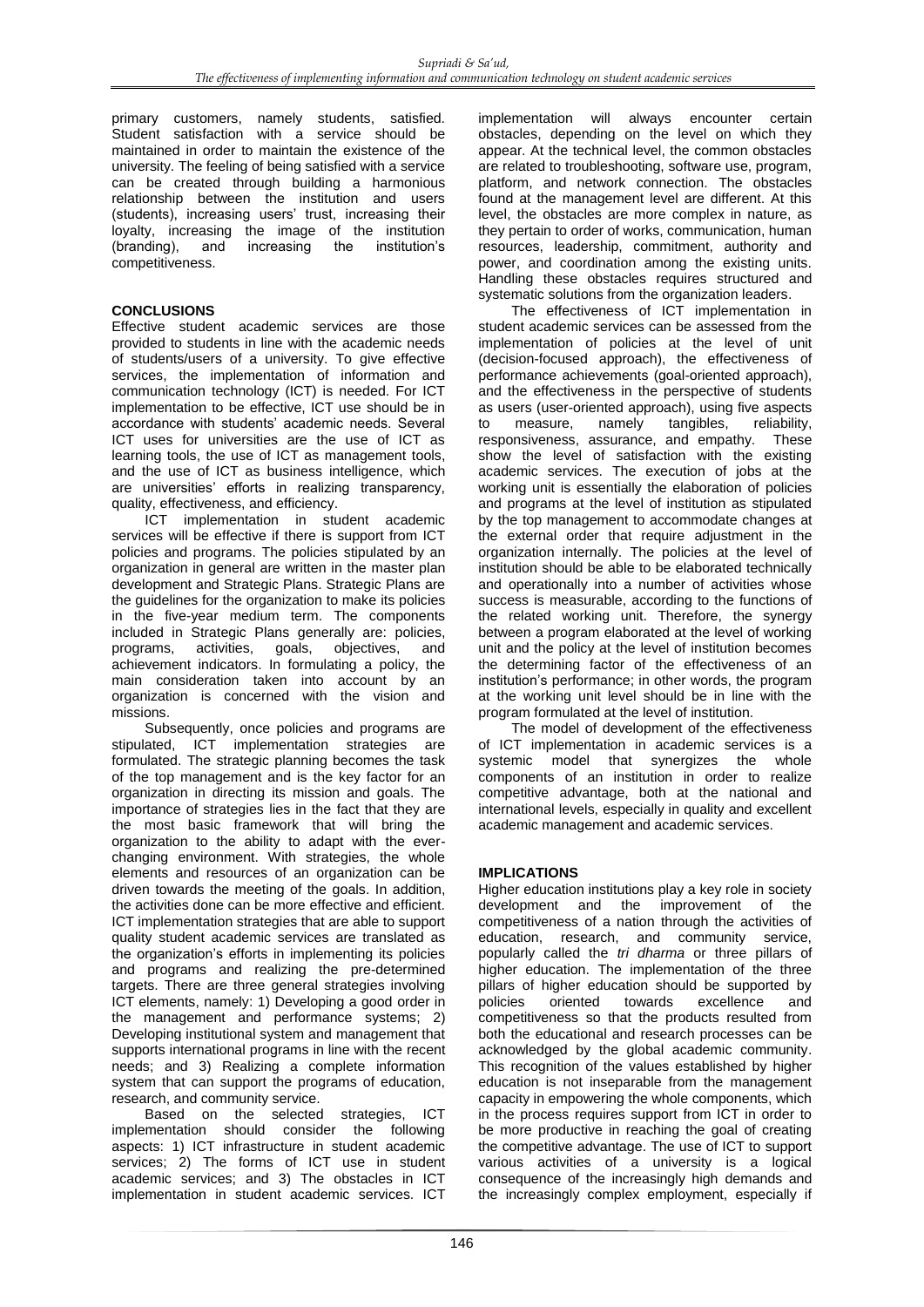the university has a vision and mission of improving its roles and contribution in the development of global society through the realization of a world class university.

The use of ICT for the sake of business intelligence has implications for the decision quality and strategic policies stipulated by the university. ICT enables integration of various information systems in the administration of a university that makes it easy for the leaders to gain the necessary information and stipulate policies in accordance with the present situations. Meanwhile, in the management process, the existence of ICT can accelerate and make more effective the administration and service processes for the stakeholders and shareholders.

ICT in academic services is intended to realize the excellence in learning by combining various learning concepts which are interactive and innovative, reaching people from all levels and classes regardless of the spatial and temporal boundaries, and cultivating the knowledge-sharing culture among academic communities internally and with other universities in the world. The implementation of ICT to support academic services is to realize quality service and meet the aspects of excellence in service that satisfies the desires of its users, especially students.

ICT implementation in higher education for any needs requires support from the policies and programs, infrastructure, human resources, and commitment of the whole academic community members in order to realize e-literacy culture that supports the development of knowledge products which are beneficial for the academic community and society in general.

The findings of research on the effectiveness of ICT implementation in student academic services also have implications for the strengthening of the science of educational administration, especially in understanding the concept and management of ICT in the educational management at the scope of higher education academic services.

### **REFERENCES**

- Amarulloh. (2016). Pengembangan Tata Kelola Teknologi Informasi Berbasis E-Administrasi Di Perguruan Tinggi (Studi Kasus LPTK FKIP Universitas Lampung) [Developing Information Technology Management Based on E-Administration in Higher Education (A Case Study of LPTK FKIP Lampung University)]. *IJNS – Indonesian Journal on Networking and Security – 5*(1)*,* 1-9.
- http://dx.doi.org/10.1123/ijns.v5i1.1381 Armin. (2011). Analisis Perencanaan Peningkatan Infrastruktur TikDi Politeknik Negeri Balikpapan Program Studi Teknik Elektronika (An Analysis of the Planning of Improvement of TikDI Infrastructure at Balikpapan State Polytechnic, Electronics Engineering Study Program). *Jurnal Sains Terapan 2*(1), ISSN 2406 – 8810.
- Aulianto, D. (2010). Pengaruh Penerapan Sistem Informasi Akademik terhadap Kualitas Layanan Akademik Mahasiswa di Fakultas Ilmu Sosial dan Ilmu Politik Universitas Diponegoro (The Effects of Academic Information System Implementation on Student Academic Service

Quality at the Faculty of Social and Political Sciences, Diponegoro University). UNDIP, Semarang.

- Austin, R. & Hunter, B. (2013). ICT Policy and Implementation in Education: Cases in Canada, Northern Ireland and Ireland. *European Journal of Education*, *48*(1), 178-191. https://doi.org/10.1111/ejed.12013
- Diaz, L. & Tozina, R. (2015). Constructing a Grounded Theory of E-Learning Assessment. *Journal of Educational Computing Research 53*(3), 315–344.
- https://doi.org/10.1177/0735633115597868 Avianti. (2005). *Manajemen Kualitas Pendekatan Sisi Kualitatif (Quality Management: A Qualitative Approach)*. Bandung: Remaja Rosdakarya.
- Handayaningrat, S. (1990). *Pengantar Studi Ilmu Administrasi danManajemen (Introduction to Administration and Management)*. Jakarta: Gunung Agung.
- Jordan, K. (2011). Framing ICT, teachers and learners in Australian school education ICT policy. *Australian Educational Research, 38*, 417–431. https://doi.org/10.1007/s13384-011- 0038-4
- Lai, R. & Haleem, A. (2002). E-Governance: An Emerging Paradigm. *The Journal of Business Perspective*, 99-109. https://doi.org/10.1177/097226290200600210
- Law Number 12 of 2012 regarding Higher Education. Jakarta: Ministry of State Secretariat of the
- Republic of Indonesia. Masruri. 2014. Analisis Efektifitas Program Nasional Pemberdayaan Masyarakat Mandiri Perkotaan (PNPM-MP) (Studi Kasus Pada Kecamatan Bunyu Kabupaten Bulungan tahun 2010) [An Analysis of the Effectiveness of National Program for Community Empowerment-Independent Cities, A Case Study of Bunyu District, Bulungan Regency in 2010].
- *Governance and Public Policy*, *1*(1), 53-76. Markauskaite, L. (2003). Critical Review of Research Findings on Information Technology in Education. *Informatics in Education*, *2*(1), 65– 78.
- Moenir. (1995). *Manajemen Pelayanan Umum di Indonesia (Management of Public Service in Indonesia)*. Jakarta: PT Bumi Aksara.
- Nair, P. (2014). ICT Based Health Governance Practices: The Indian Experience. *Journal of Health Management, 16*(1), 25–40. https://doi.org/10.1177/0972063413518678
- Okaibedieke D., et al. (2014). Understanding the relevance of ethics reviews of ICT research in UK computing departments using dialectical hermeneutics. *Journal of Information, Communication and Ethics in Society, 13*(1), 28- 38.
- O'Brien, J. (2006). *Pengantar Sistem Informasi* (*Introduction to Information System, 12<sup><i>th*</sup></sub> *Edition)*. Jakarta: Salemba Empat.
- Parasuraman, A. (2009). A Conceptual Model of Service Quality and its Implication for future. *Research Journal of Marketing, 49,* 41-50.
- Pasalong, H. (2007). *Teori Administrasi Publik (Theories of Public Administration)*. Bandung: CV. Alfabeta.